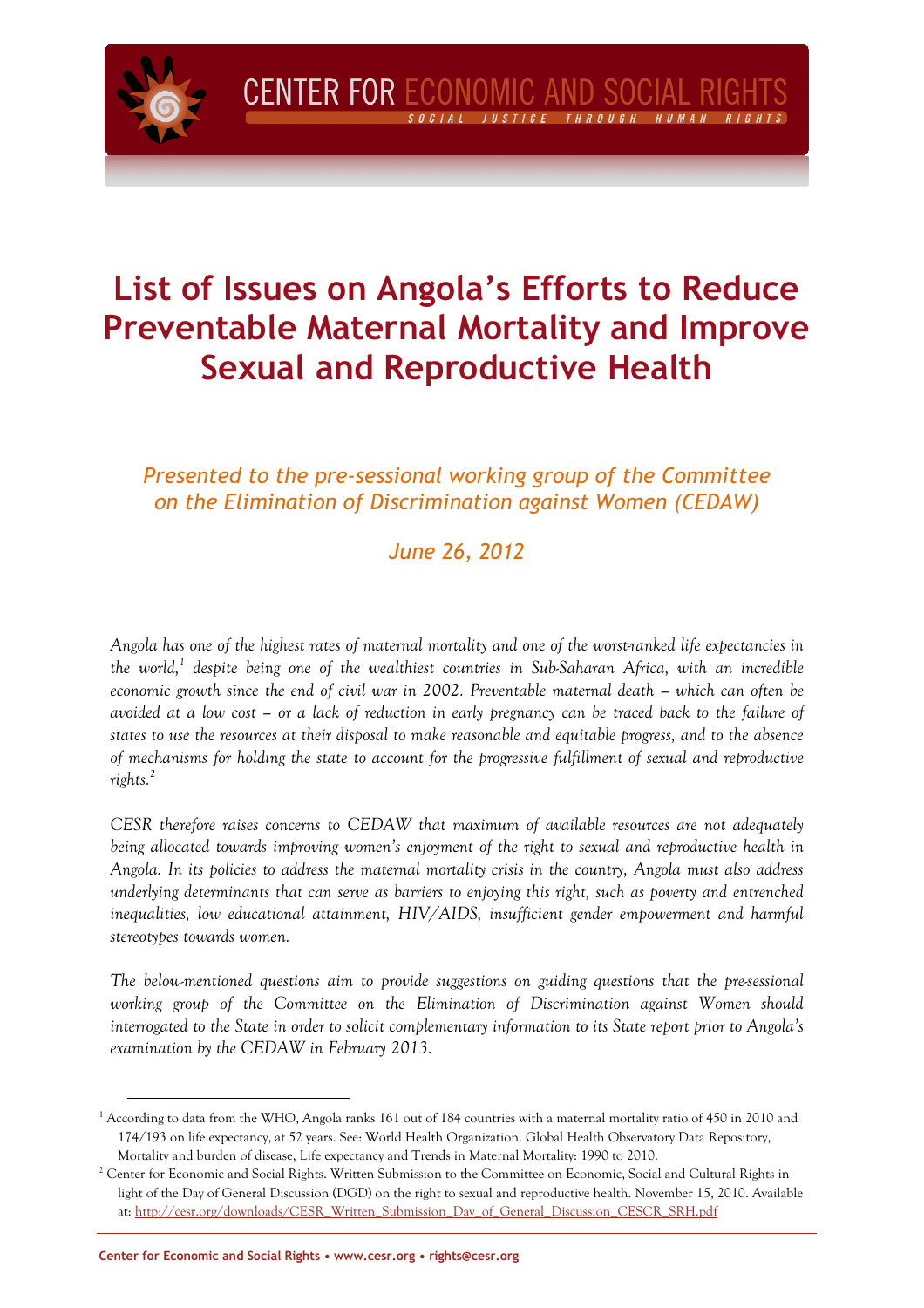#### **Concluding Observations, CEDAW, 2004**

*The Committee is especially concerned about women's low life expectancy, high maternal mortality and morbidity rates, high fertility rates and inadequate family planning services, low rates of contraceptive use and lack of sex education. The Committee is also concerned about trends in HIV/AIDS infection rates of women. (para. 162)*

#### **Concluding Observations, CESCR, 2008**

*The Committee recommends that when carrying out its next census in 2009, the State party adopt rights-based indicators and benchmarks to monitor the progressive realization of the rights recognized in the Covenant and that to this end establish a data collection, and provide in its second periodic report updated statistical data on the enjoyment of economic, social and cultural rights, disaggregated by gender, age, rural/urban population and by refugee/IDPs, HIV/AIDS and disability status. (para. 8)* 

#### **Concluding Observations, CEDAW, 2004**

*The Committee requests the State party to provide sex-disaggregated statistical data and analysis in its next report. It also urges the State party to include monitoring and assessment mechanisms in all its policies and programmes so as to be able to assess their impact on the intended goal and to take corrective measures. (para. 167)* 

- 1. Angola, like many other countries, has committed to meeting the Millennium Development Goals. Goal 5 calls on States to cut their maternal mortality rates by threequarters and ensure universal access to reproductive health services by 2015. The country target, as a minimum, is to reduce maternal deaths to 250 per 100,000 live births.<sup>3</sup> Could Angola provide more information on its progress in this regard, with disaggregated indicators over time?<sup>4</sup>
- 2. Lack of information is often an obstacle to being able to measure the impact of policies. What efforts is Angola taking to improve its data gathering, monitoring and evaluation systems, including through the disaggregation of indicators to monitor inequalities and any patterns of discrimination towards vulnerable and marginalized groups?

## Policy Commitments to Sexual and Reproductive Health

- 3. What is the current status and results of several plans, programs and strategies cited in the State report, such as: the Joint Gender Program; the anticipated "Support of Gender Issues in Angola" project funded by NEPAD/Spain; the draft Law against Domestic Violence; and the Angolan Executive Plan on improving equal access to health?
- 4. Is there a successor to the Strategic Plan on Sexual and Reproductive Health (2003-2008), and if so, does it incorporate human rights-based indicators and benchmarks, as well as concrete timelines and measurable indicators of success?

<sup>&</sup>lt;sup>3</sup> Countdown to 2015. Maternal, Newborn and Child Survival. 2012 Report: Angola. Available at: http://www.countdown2015mnch.org/documents/2012Report/2012/2012\_Angola.pdf

<sup>4</sup> Disaggregation, for example, by educational attaintment, urban/rural location, region, ethnicity, age, HIV/AIDS, disability status, poverty status, among others.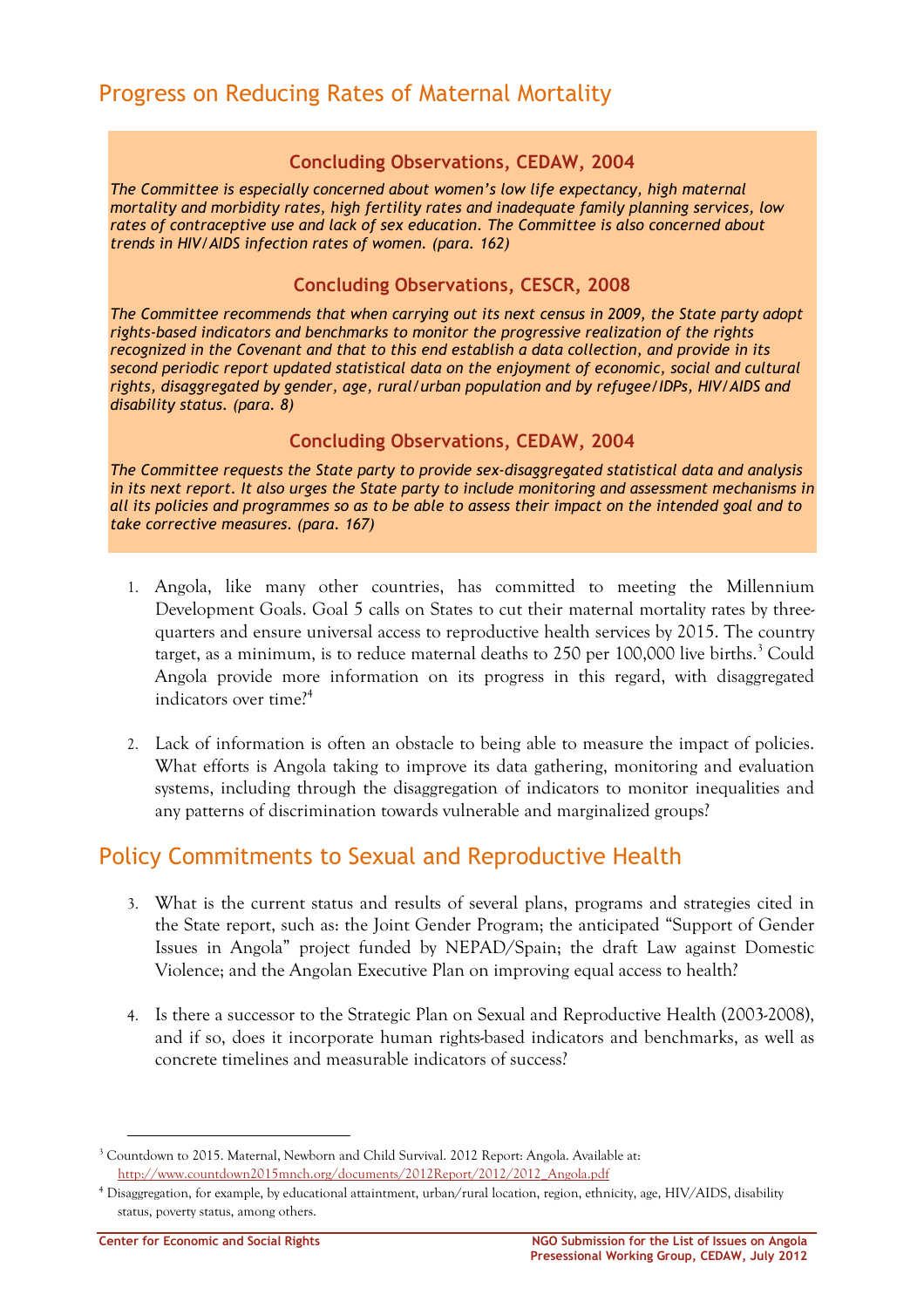- 5. The Global Strategy for Women and Children's Health launched by the UN General Secretary in September 2010 focuses on Angola as one of as of its target countries. What is Angola doing to meet the 10 recommendations issued by the Commission on Information and Accountability?<sup>5</sup>
- 6. Unsafe abortions are one of the leading causes of maternal mortality around the world.<sup>6</sup> A recent study found that "highly restrictive abortion laws are not associated with lower abortion rates" and that "where abortion is permitted on broad legal grounds, it is generally safe, and where it is highly restricted, it is typically unsafe." In Angola, abortion is prohibited other than cases to save the life of the woman. How does the State ensure that the current law does not result in women relying on illegal, unsafe abortions which place their lives at risk?

## Improvements to Health Systems and Infrastructure

### **Concluding Observations, CRC, 2010**

*While the Committee also notes the existence of a public education outreach programme targeting adolescents to promote health and prevent teenage pregnancies, it nevertheless expresses its concern at the high incidence of early pregnancies, with more than 50 per cent of first pregnancies being in women under 18. The Committee also notes with regret that contraceptive prevalence is low. (para. 51)* 

### **Concluding Observations, CECSR, 2008**

*The Committee is concerned about the limited access to sexual and reproductive health services and contraceptives, especially in rural and deprived urban areas. The Committee recommends that the State party ensure affordable access for everyone, including adolescents, to comprehensive family planning services and contraceptives, especially in rural and deprived urban areas, adequately funding the free distribution of contraceptives, raising public awareness and strengthening school education on sexual and reproductive health. (para. 37)* 

### **Concluding Observations, CEDAW, 2004**

*While welcoming the priority placed by the State party on the rehabilitation of the health sector, the Committee is concerned about the poor health infrastructure, which results in women's lack of access to health services and their low health status. (para. 162)* 

*The Committee urges the State party to ensure that the rights, needs and concerns of rural women are given greater attention and visibility in the country's rural rehabilitation and development strategy. It also calls on the State party to ensure that rural women can participate fully in decision-making in the formulation and implementation of policies and programmes in rural areas. (para. 165)* 

7. What is Angola doing to reduce urban/rural disparities in the availability, accessibility, acceptability, and adaptability and quality of public goods and services related to maternal health, including emergency obstetric care, antenatal care, family planning services, contraception and delivery by skilled personal at a healthcare facility?

<sup>&</sup>lt;sup>5</sup> Commission on information and accountability for Women's and Children's Health. Keeping Promises, Measuring Results. World Health Organization. 2011. Available at:

http://www.everywomaneverychild.org/images/content/files/accountability\_commission/final\_report/Final\_EN\_Web.pdf

<sup>6</sup> A recent study found that "highly restrictive abortion laws are not associated with lower abortion rates" and that "where abortion is permitted on broad legal grounds, it is generally safe, and where it is highly restricted, it is typically unsafe."See: Guttmacher Institute. Facts on Induced Abortion Worlwide. January 2012. Available at: http://www.guttmacher.org/pubs/fb\_IAW.html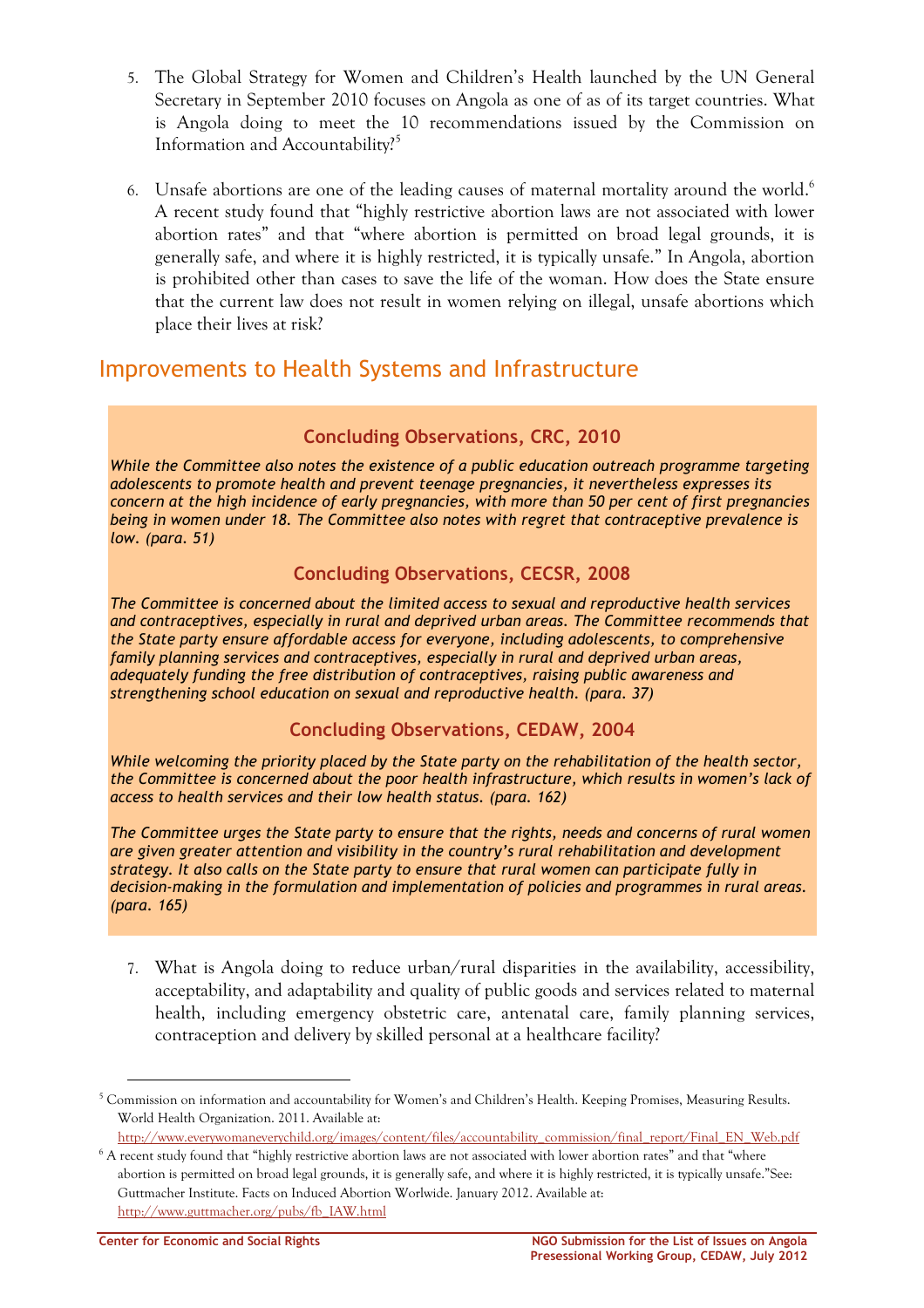- 8. As noted in Angola's report to the Universal Periodic Review, the upsurge of war cut access to health care and other basic services by around 70 per cent, which led to high rates of maternal mortality. What efforts have been made since Angola's appearance before the CEDAW in 2004 to increase the number of functioning health facilities and to develop a comprehensive health infrastructure development plan?
- 9. How many qualified health professionals, including gynecologists and obstetricians, exist per 1,000 inhabitants, what proportion of births are attending by skilled birth attendants? How have these improved over time and do disaggregated indicators show patterns of deprivation among certain population groups? What is the State doing to provide training to healthcare professionals in its effort to combat maternal mortality?
- 10. Can the State provide data over time to assess progress on the indicators cited in para. 120 of the State report on health and development? What steps have been taken by the State to address the challenges and "problematic indicators" identified in para. 122-127 and 143 of the State report related to maternal health?
- 11. If early pregnancies are identified in the State report as a causal factor in early dropout rates of girls in education, what is the government doing, concretely, to provide sexual and reproductive health education in schools, as well as access to adolescents to contraception, and what has been the impact of these interventions?

# Efforts to Dedicate Resources to Maternal Health

## **Concluding Observations, CECSR, 2008 (para. 26)**

*The Committee notes with concern that, in spite of the State party's significant economic growth and huge natural wealth, the resources allocated to social services and public infrastructure are far from adequate. The Committee recommends that the State party take all appropriate measures, including by allocating product of oil and diamond revenues, to accelerate the rehabilitation and reconstruction of public infrastructure and social services in both urban and rural areas.* 

- 12. What is the State doing to ensure that the rapid economic growth the country has experienced in the last decade since the end of the civil war translates into improvements in investment in the health sector on the ground, in compliance with the human rights principle of maximum available resources?<sup>7</sup>
- 13. What percent of government spending does Angola allocate to the health sector, how does this contrast to spending in other sectors not related to social spending, such as defense, and how has this allocation evolved over time in order to meet the Abuja target of allocating at least 15% of annual budgets to improving the health sector, set by the

 $^7$  The Committee has noted in General Recommendation 24 on Women and Health that "the duty to fulfil rights places an obligation on States parties to take appropriate legislative, judicial, administrative, budgetary, economic and other measures to the maximum extent of their available resources to ensure that women realize their rights to health care" (para. 17) and that "it is the duty of States parties to ensure women's right to safe motherhood and emergency obstetric services and they should allocate to these services the maximum extent of available resources." (para. 27).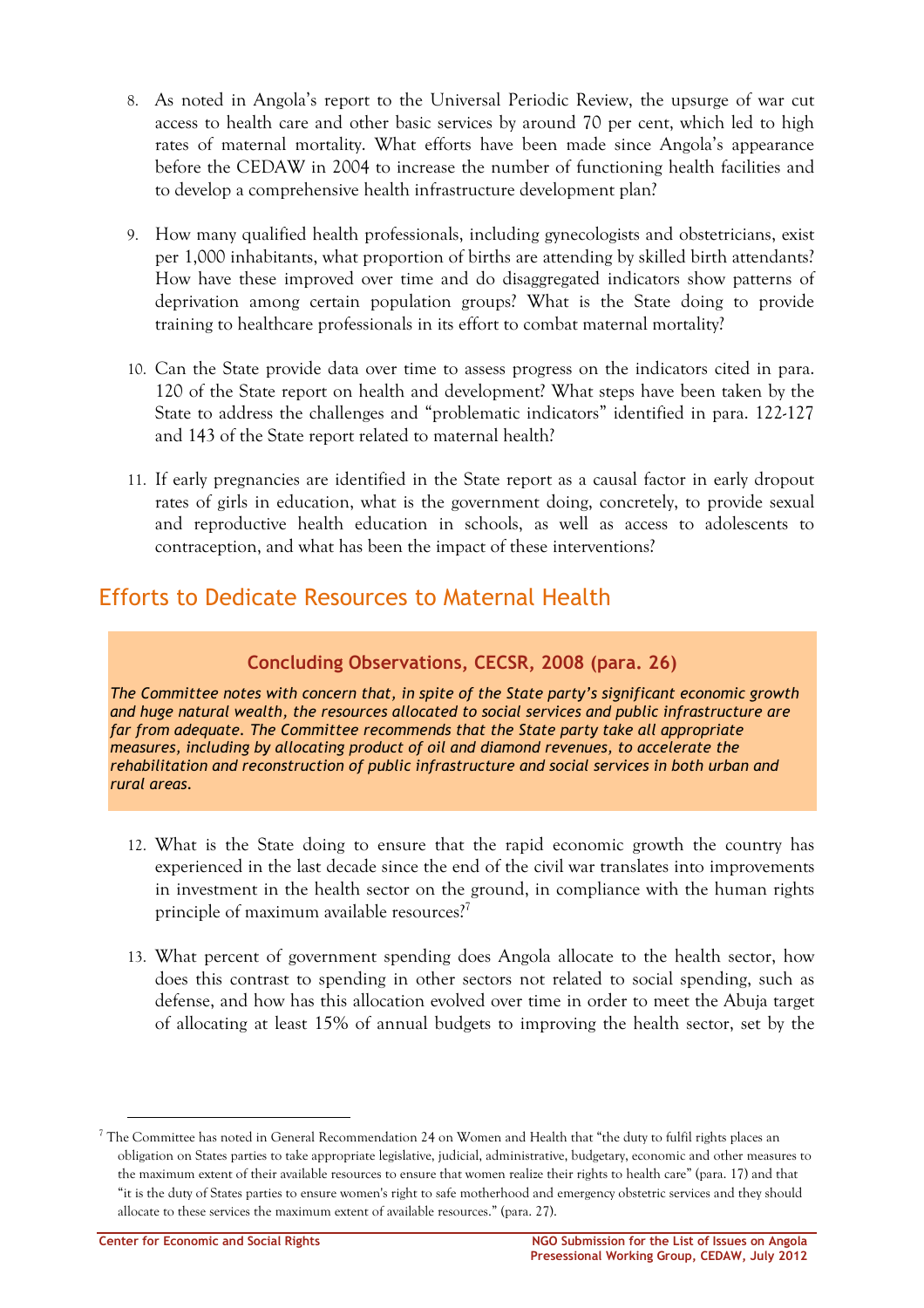African Union?<sup>8</sup> How is the state budgeting specifically for sexual and reproductive health?

- 14. How are resources distributed from central to local levels of government and across regions in order to ensure that the funds are reaching rights-holders and targeted to the programs crucial for the delivery of maternal health services and geographic areas that have the highest rates of maternal mortality?
- 15. What is the impact of recent tax reforms in 2012 on the realization of human rights.<sup>9</sup> How is the Angolan government employing the revenue generated from the oil sector towards social spending in the health sector, and more generally, managing funds towards fulfilling the economic, social and cultural rights of its people?<sup>10</sup>
- 16. A study by Tax Justice Network finds that the amount of tax revenue lost by Angola to evasion is equivalent to 86% of the amount of money spent on healthcare by the State.<sup>11</sup> What efforts is the State making to fight against tax evasion?
- 17. Can the State provide more information on funds that it receives from international assistance and cooperation towards programs focused on improving sexual and reproductive health in the country?

## Accountability, Transparency and Participation

### **Concluding Observations, CECSR, 2008 (para. 10)**

*The Committee notes with concern that the State party has not yet adopted strong and efficient measures to combat corruption and impunity, despite the fact that the State party is a country with a high level of corruption. It regrets the lack of concrete information regarding the cases of politicians, civil servants, judges and other officials having been prosecuted and sanctioned on charges of corruption. (para. 10)* 

*The Committee notes with concern that the mandate of the Provedor de Justicia in Angola is very limited and that this institution appears not to be an independent national human rights institution established in accordance with the Paris Principles of 1991. (para. 11)* 

*The Committee notes with concern that the Constitutional Law does not fully guarantee the independence of the judiciary, which is allegedly often subjected to executive influence, lacks adequate financial means and suffers from widespread corruption. It regrets that the majority of Angolans do not have access to a formal justice system and the lack of judicial officials at municipal levels. (para. 12)* 

18. Do maternal health-related policies and plans count on the participation of women in their design, implementation and evaluation? What accountability mechanisms exist (such as maternal death audits or complaints systems) to ensure that quality services are

<sup>&</sup>lt;sup>8</sup> Organization of African Unity. Abuja Declaration on HIV/AIDS, Tuberculosis and Other Infectious Diseases. Doc.: OAU/SPS/ABUJA/3, 24-27 April, 2001. Available at: http://www.un.org/ga/aids/pdf/abuja\_declaration.pdf

<sup>9</sup> Chr. Michelsen Institute (CMI) and Centro de Estudos e Investigação Científica (CEIC). "Taking stock of the tax reform process in Angola…. and why tax incentives should be avoided" Angola Brief, Vol. 2, No. 1. June 2012. Available at: http://www.cmi.no/publications/file/4477-taking-stock-of-the-tax-reform-process-in-angola.pdf

<sup>10</sup> See Human Rights Watch. *Some Transparency, No Accountability: The Use of Oil Revenue in Angola and Its Impact on Human Rights*. January 2004, Vol. 16, No. 1 (A). Available at: http://www.hrw.org/sites/default/files/reports/angola0104.pdf

<sup>&</sup>lt;sup>11</sup> Tax Justice Network. The Cost of Tax Abuse: A briefing on the cost of tax evasion worldwide. November 2011. Available at: http://www.tackletaxhavens.com/Cost\_of\_Tax\_Abuse\_TJN\_Research\_23rd\_Nov\_2011.pdf